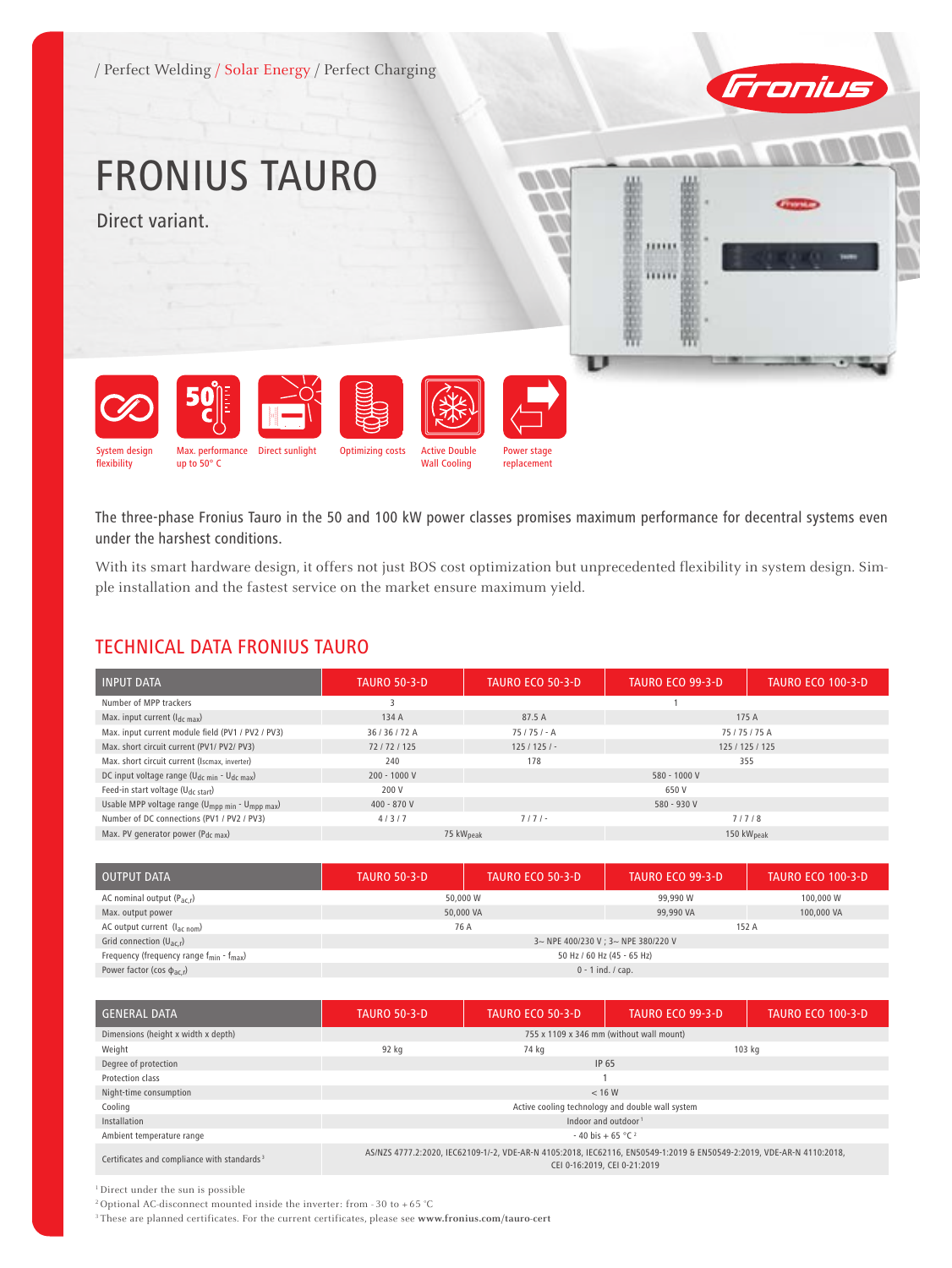### TECHNICAL DATA FRONIUS TAURO

| AC CONNECTION TECHNOLOGY                     | <b>TAURO 50-3-D</b>                                             | <b>TAURO ECO 50-3-D</b> | TAURO ECO 99-3-D           | <b>TAURO ECO 100-3-D</b> |
|----------------------------------------------|-----------------------------------------------------------------|-------------------------|----------------------------|--------------------------|
| Cable cross section                          | $35 - 240$ mm <sup>2</sup>                                      |                         | $70 - 240$ mm <sup>2</sup> |                          |
| AC conductor material                        | Al and Cu                                                       |                         |                            |                          |
| Connection terminals                         | Cable lug or V clamps                                           |                         |                            |                          |
| Single core option (single core cable)       | Cable gland: 5 x M40                                            |                         |                            |                          |
| Multi core option (multi core cable)         | Cable gland: 1 x multi core connection ø 16 - 61.4 mm + 1 x M32 |                         |                            |                          |
| AC Daisy Chaining option (single core cable) | Cable gland: 10 x M32                                           |                         |                            |                          |

| DC CONNECTION TECHNOLOGY | <b>TAURO 50-3-D</b>                               | <b>TAURO ECO 50-3-D</b> | <b>TAURO ECO 99-3-D</b> | <b>TAURO ECO 100-3-D</b> |
|--------------------------|---------------------------------------------------|-------------------------|-------------------------|--------------------------|
| Cable cross section      | $4 - 6$ mm <sup>2</sup>                           |                         |                         |                          |
| AC conductor material    | Сu                                                |                         |                         |                          |
| Connection terminals     | DC-direct connection<br>Stäubli Multi Contact MC4 |                         |                         |                          |

| <b>EFFICIENCY</b>         | <b>TAURO 50-3-D</b> | <b>TAURO ECO 50-3-D</b> | <b>TAURO ECO 99-3-D</b> | <b>TAURO ECO 100-3-D</b> |
|---------------------------|---------------------|-------------------------|-------------------------|--------------------------|
| Max. efficiency           | 98.6 %              |                         | 98.5%                   |                          |
| European efficiency (ηEU) | 98.1 %              |                         | 98.2 %                  |                          |
| MPP adaptation efficiency | >99.9%              |                         |                         |                          |

| <b>PROTECTION DEVICES</b>   | <b>TAURO 50-3-D</b>                      | <b>TAURO ECO 50-3-D</b>                 | <b>TAURO ECO 99-3-D</b> | <b>TAURO ECO 100-3-D</b> |  |
|-----------------------------|------------------------------------------|-----------------------------------------|-------------------------|--------------------------|--|
| DC disconnector             | integrated                               |                                         |                         |                          |  |
| Overload behaviour          |                                          | Operating point shift, power limitation |                         |                          |  |
| Reverse polarity protection | integrated                               |                                         |                         |                          |  |
| RCMU                        | integrated                               |                                         |                         |                          |  |
| DC insulation measurement   | integrated                               |                                         |                         |                          |  |
| DC/AC surge protection      | Type $1 + 2$ integrated, Type 2 optional |                                         |                         |                          |  |
| DC string fusing            | integrated, 15 A or 20 A                 |                                         |                         |                          |  |

| <b>INTERFACES</b>                 | <b>TAURO 50-3-D</b>                                                                        | <b>TAURO ECO 50-3-D</b> | <b>TAURO ECO 99-3-D</b> | <b>TAURO ECO 100-3-D</b> |
|-----------------------------------|--------------------------------------------------------------------------------------------|-------------------------|-------------------------|--------------------------|
| Wi-Fi                             | Fronius Solar.web, Modbus TCP Sunspec, Fronius Solar API (JSON)                            |                         |                         |                          |
| 2x Ethernet LAN RJ45              | 10/100 Mbit: max. 100 m<br>Fronius Solar.web, Modbus TCP Sunspec, Fronius Solar API (JSON) |                         |                         |                          |
| USB (type A socket)               | 1A $@5V$ max. <sup>3</sup>                                                                 |                         |                         |                          |
| Wired Shutdown (WSD)              | Emergency stop                                                                             |                         |                         |                          |
| 2x RS485                          | Modbus RTU SunSpec                                                                         |                         |                         |                          |
| 6 digital inputs / 6 digital I/Os | Programmable interface for ripple control receiver, energy management, load control        |                         |                         |                          |
| Datalogger and Webserver          | Integrated                                                                                 |                         |                         |                          |

<sup>3</sup> for power supply only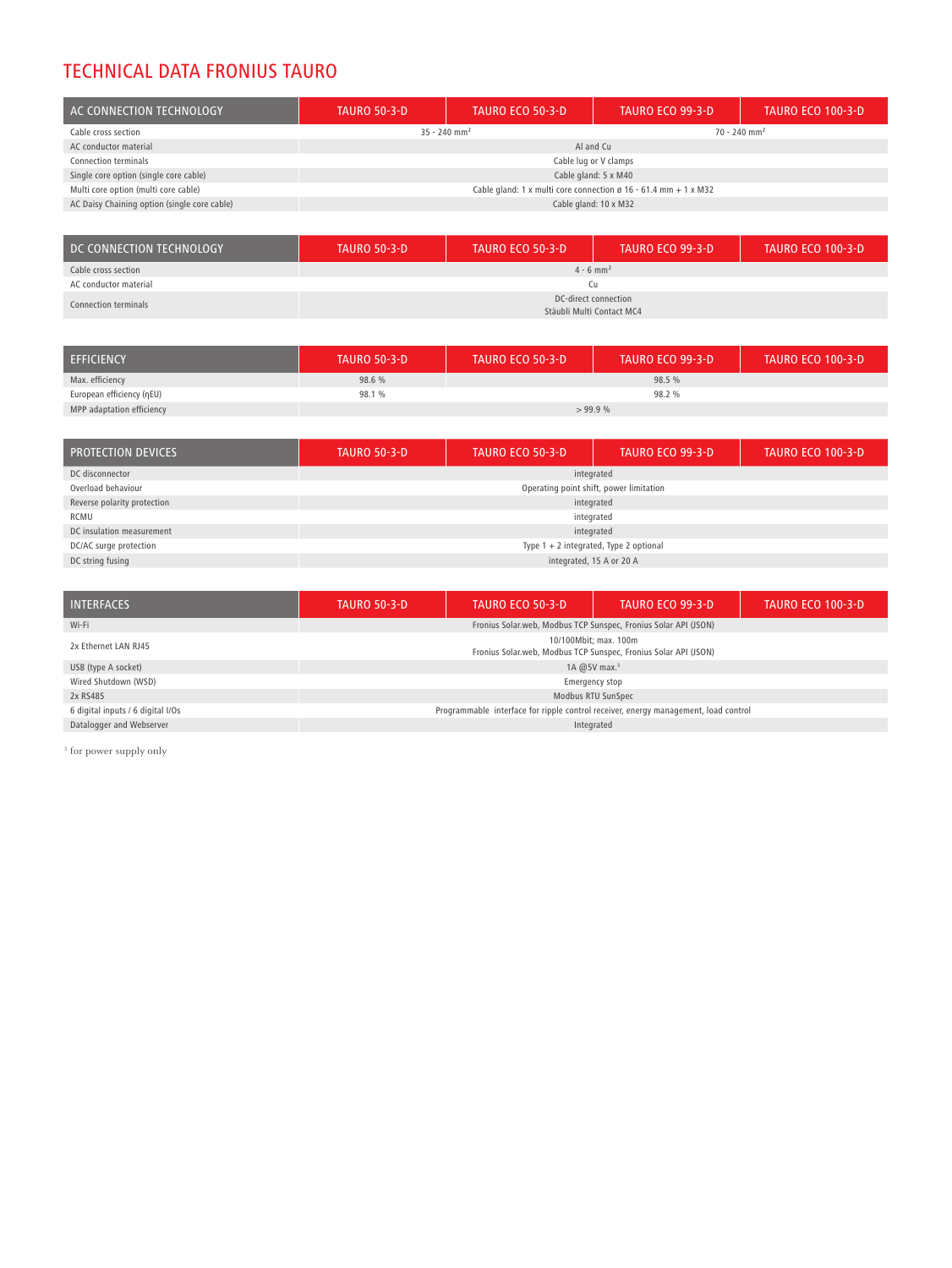#### FRONIUS TAURO ECO 50-3-D EFFICIENCY CURVE



# FRONIUS TAURO ECO 99-3-D EFFICIENCY CURVE



#### FRONIUS TAURO ECO 100-3-D EFFICIENCY CURVE



#### FRONIUS TAURO ECO 50-3-D TEMPERATURE DERATING



#### FRONIUS TAURO ECO 99-3-D TEMPERATURE DERATING



# FRONIUS TAURO ECO 100-3-D TEMPERATURE DERATING